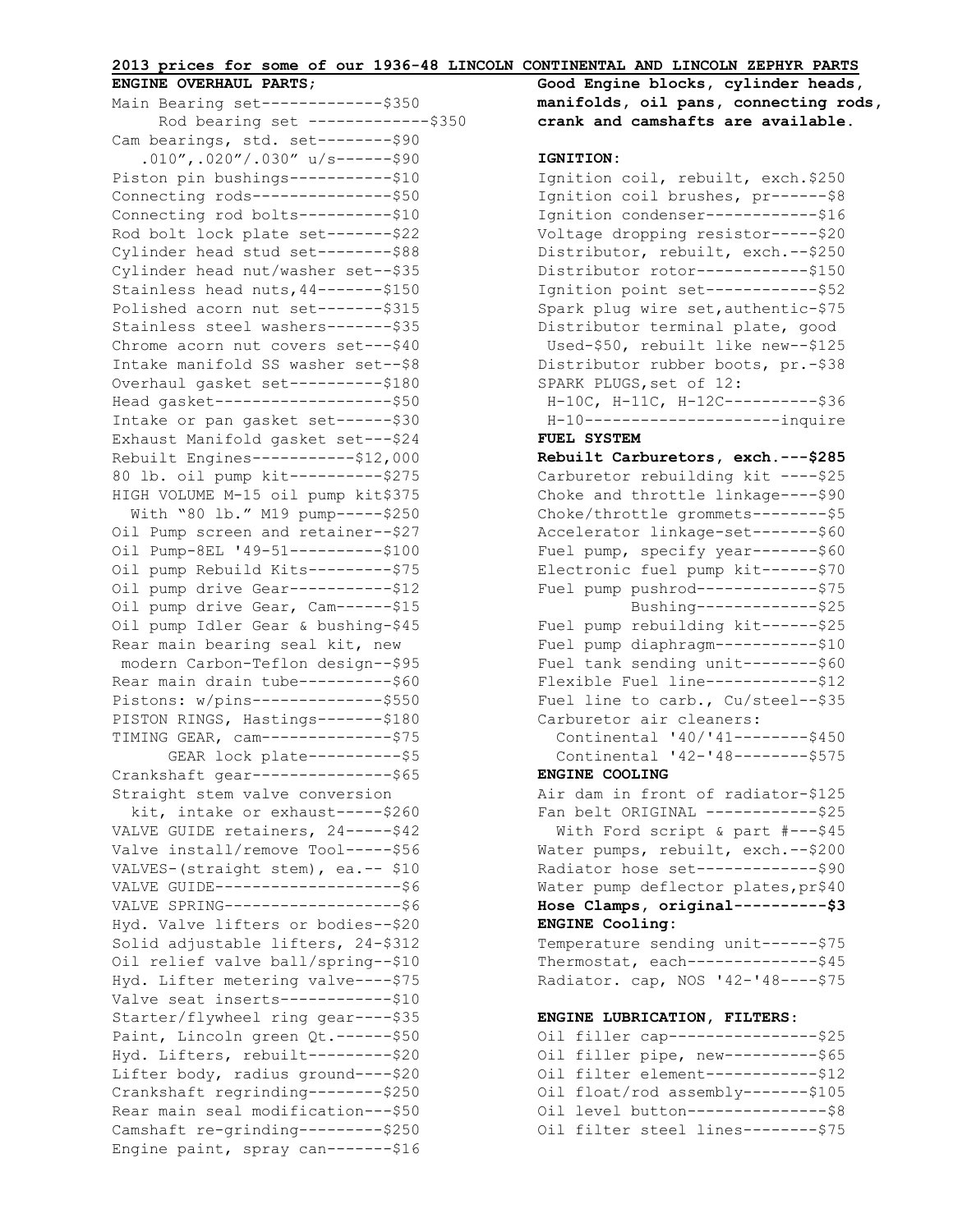#### **ELECTRICAL:**

| Lincoln battery cases (fit over      |
|--------------------------------------|
| modern OPTIMA power cell):           |
| '36-'39 "ZEPHYR"-----------\$330     |
| '40-'42 "ZEPHYR" ------------\$325   |
| '46-'48 "LINCOLN"-----------\$300    |
| OPTIMA sealed power cell-----\$165   |
| Extended terminals -----------\$73   |
| Battery hold-down-------------\$25   |
| Hold down bolt, fine thread---\$25   |
| Original type, dull zinc----\$35     |
| Battery tray, with brackets--\$160   |
| Generator or starter, exch. -- \$150 |
| Starter drives, '36-'47---\$75,      |
| '47-'48----------------------\$100   |
| Headlight switch, 39/48--------\$75  |
| Dimmer switch -'39-48---------\$20   |
| Horn relay-'39-48-------------\$20   |
| Starter or gen. brush set ------ \$6 |
| Starter solenoid---------------\$35  |
| Stoplight switch, '39-'48------\$15  |
| Voltage regulator, original,-\$125   |
| Replacement type -------- \$60       |
| Voltage reg. Mount grommet set-\$10  |
| Radio static condensers-------\$25   |

#### **CLUTCH, TRANSMISSION, OVERDRIVE:**

Rebuilt overdrive transmissions Clutch Disc & Pressure Plate-\$190 Throw-out & pilot brg. Set----\$40 Transmission gasket set-------\$12 Side cover shift seals--------\$15 Shift rod end repair kit------\$20 Synchronizer Assy.-----------\$125 Synchro ring,'39-'48, ea.-----\$10 Seals, bearings, shafts, seals

 etc.-------------------inquire Overdrive Gasket set ----------\$15 Lock-out switch, specify year-\$60 Kick-down switch---------------\$60 Relay------------------------\$200 Solenoid, rebuilt,-----------\$200

## **ENGINE EXHAUST**:

Exhaust thermo.valve --------\$300 Pipes, muffler, hangers available

## **DRIVE SHAFT**

| Speedometer gear--------------\$25 |
|------------------------------------|
| Universal joint--------------\$100 |
| Gaskets/grease seal kit-------\$10 |
| Drive shaft front bearing-----\$20 |
| center bearing assy.-------\$300   |
| Drive shaft coupling------inquire  |

### **REAR AXLE:**

Columbia axles, rebuilt-----\$4000 Axle shaft-------------------\$200 Wheel bearing repair sleeve---\$45

Inner grease seals, pr. -------\$15 Axle nut to hub seals, pr. ----- \$3 Differential gasket set-------\$20 **WHEELS:**

Bearing, rear, ea.--------------\$45 Inner race repair sleeve-----\$45 Rear wheel grease seals, pr.--\$15 Seal retainer----------------\$2 Front wheel bearing set, ea. -- \$45 Grease seals, pr.front--------\$15 Trim rings, and hubcaps---inquire Rear Hub Puller(K.R.Wilson)--\$195

## **BRAKE PARTS:**

Brake wheel cylinder----------\$50 Master Cylinder--------------\$110 Wheel cylinder kits------------\$6 Master Cyl. Kit ---------------- \$20 Master cyl. cover plate --------- \$8 Hoses, ea. (3 req'd.)---------\$20 Brake shoes, set, exch.------\$240 Brake lines wire wrapped and bent each---------------------------\$25 Emergency brake cable assy. in stainless steel, front-------\$150 Rear-------------------------\$125

#### **SUSPENSION:**

Front radius rod ball---------\$15 Shock link-front--------------\$25 rear & stabilizer------------\$45 Stabilizer bushing pr.--------\$30 Strut rod bushing set---------\$20 Spring shackle studs, ea-------\$25 Spring/frame mount, exch. ----\$75

## **STEERING:**

Worm gear bearing (ea.)-------\$10 Worm bearing upper race-------\$10 Worm gear lower race----------\$25 Drag link, '42-'48-----------\$275 '36-'41-----------\$200 Re-cast steering wheels---inquire

**RUBBER, WIRING, CHROME, TRIM**

**-------------------------**inquire

## **BODY and MISCELLANEOUS PARTS**

Engine mud pans R & L, ea-\$125 Fender skirts & stainless trim Door sill plates, coupe/convert-\$295 Sedans------------------------\$400

#### **KNOBS & ALL PLASTIC PARTS-inquire**

Hood emblem: '40-41 LC (reproduction)---\$75 '46-'48 (shield)----------\$175